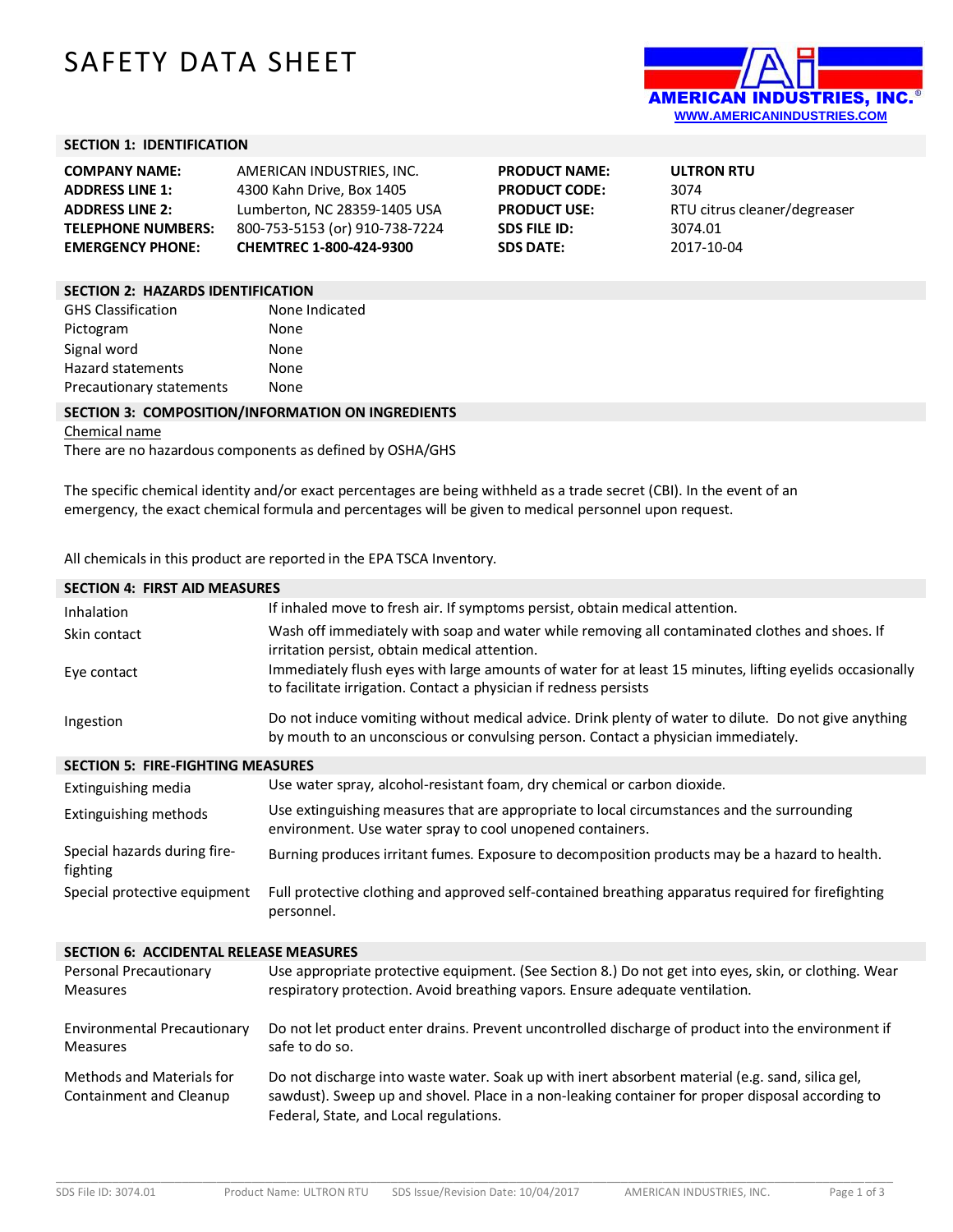| <b>SECTION 7: HANDLING AND STORAGE</b>             |                                                                                                                                                                     |
|----------------------------------------------------|---------------------------------------------------------------------------------------------------------------------------------------------------------------------|
| Handling                                           | Wear personal protective equipment when handling product. Handle with care. Take care to avoid<br>waste and spillage when weighing, loading and mixing the product. |
| Storage                                            | Observe label precautions. Keep containers tightly closed in a dry, cool and well-ventilated place. Do<br>not allow product to freeze.                              |
| SECTION 8: EXPOSURE CONTROLS/PERSONAL PROTECTION   |                                                                                                                                                                     |
| <b>Engineering Controls</b>                        | Use in well ventilated area.                                                                                                                                        |
| <b>Personal Protective</b>                         | Safety Glasses, Gloves, Apron                                                                                                                                       |
| Equipment<br>Equipment                             | Use good chemical hygiene practice. Avoid contact with skin, eyes, and clothing. Avoid inhalation of<br>Vapors.                                                     |
|                                                    | Contains no substances with occupational exposure limit values.                                                                                                     |
| <b>SECTION 9: PHYSICAL AND CHEMICAL PROPERTIES</b> |                                                                                                                                                                     |
| Color                                              | Clear orange liquid                                                                                                                                                 |
| <b>Physical State</b>                              | Liquid                                                                                                                                                              |
| Odor                                               | Citrus                                                                                                                                                              |
| Specific gravity/Density                           | 1.00                                                                                                                                                                |
| Water solubility                                   | Soluble in water                                                                                                                                                    |
| рH                                                 | 11                                                                                                                                                                  |
| <b>SECTION 10: STABILITY AND REACTIVITY</b>        |                                                                                                                                                                     |
| Reactivity                                         | Stable.                                                                                                                                                             |
| Chemical stability                                 | Stable under normal conditions                                                                                                                                      |
| Conditions to avoid                                | Open flame and excessive heat                                                                                                                                       |
| Materials to avoid                                 | Avoid contact with strong oxidizing agents.                                                                                                                         |
| Hazardous decomposition                            | Carbon dioxide (CO2), carbon monoxide (CO). Other unknown decomposition products possible.                                                                          |
| Hazardous polymerization                           | Will not occur                                                                                                                                                      |
| SECTION 11: TOXICOLOGICAL INFORMATION              |                                                                                                                                                                     |
| Acute toxicity                                     | No data available                                                                                                                                                   |
| Inhalation                                         | No data available                                                                                                                                                   |
| Dermal                                             | No data available                                                                                                                                                   |
| Skin corrosion/irritation                          | No data available                                                                                                                                                   |
| Serious eye damage/eye<br>irritation               | No data available                                                                                                                                                   |
| Respiratory or skin<br>sensitization               | No data available                                                                                                                                                   |
| Germ cell mutagenicity                             | No data available                                                                                                                                                   |
| Carcinogenicty                                     |                                                                                                                                                                     |
| <b>IARC</b>                                        | No component of this product present at levels greater than or equal to 0.1% is identified as probable,<br>possible or confirmed human carcinogen by IARC.          |
| ACGIH                                              | No component of this product present at levels greater than or equal to 0.1% is identified as a<br>carcinogen or potential carcinogen by ACGIH.                     |
| <b>NTP</b>                                         | No component of this product present at levels greater than or equal to 0.1% is identified as a known<br>or anticipated carcinogen by NTP.                          |
| <b>OSHA</b>                                        | No component of this product present at levels greater than or equal to 0.1% is identified as a<br>carcinogen or potential carcinogen by OSHA.                      |
|                                                    |                                                                                                                                                                     |